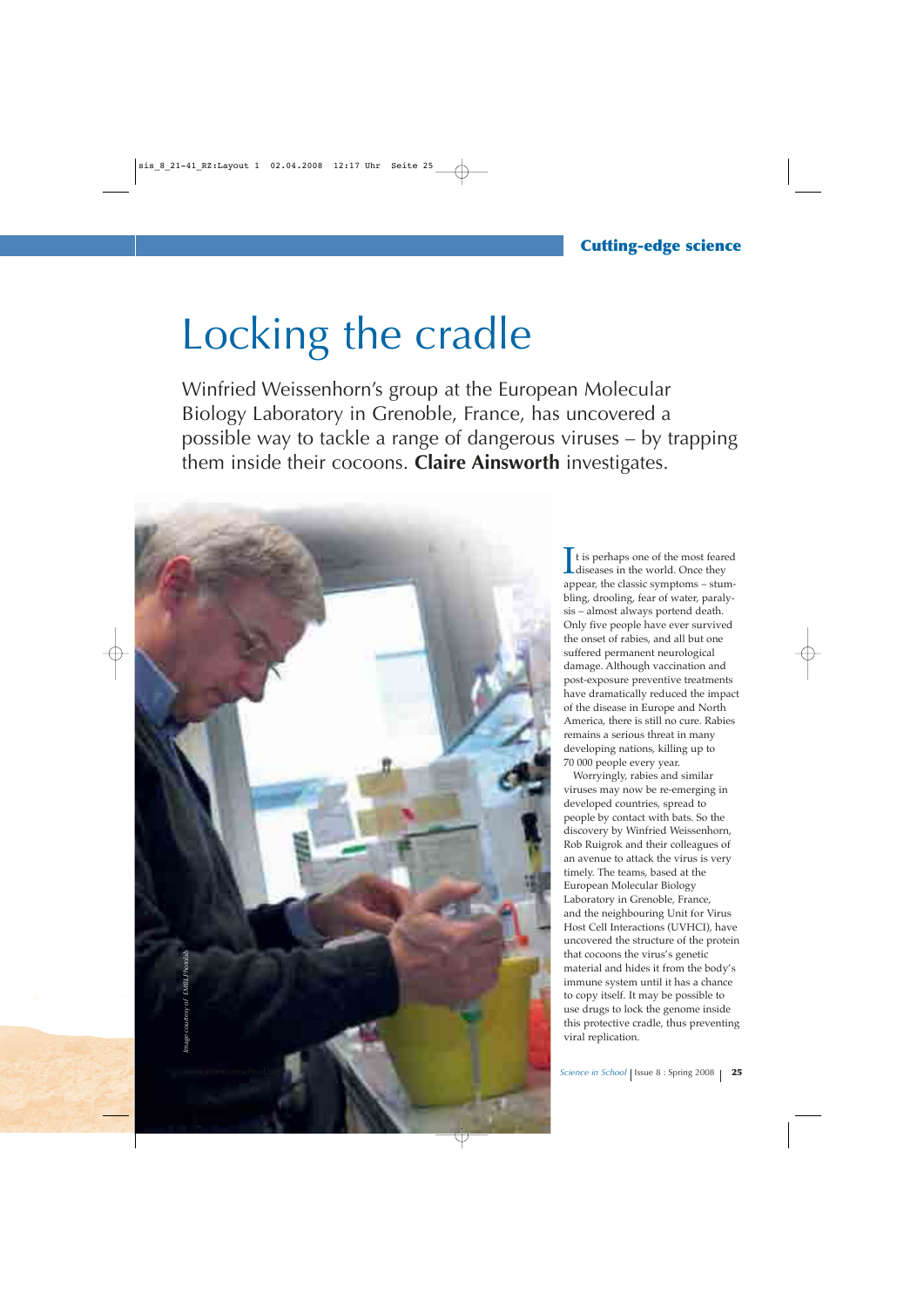

Winfried has moved on to the UVHCI hosted in the Carl-Ivar Brändén Building

But the work has implications beyond the realm of the single disease rabies. It turns out that many other viruses, including the Ebola, Borna disease and measles viruses, have similar cocoons for their genomes, meaning that this finding could also shed light on where such viruses came from and how they evolved. The rabies virus, like several other viruses, forms its genome out of a single strand of RNA, a molecule similar to the DNA that carries our genes. But unlike DNA, the information encoded by the virus' RNA cannot be directly used to build the proteins needed to make the virus. Instead, it is a complementary copy, a kind of chemical photographic negative, of the sequence needed. So before the virus can make the proteins that constitute the shell protecting its genome, it first has to convert this 'negative strand' of RNA into 'positive' ones that can be translated into proteins. It also needs to make more copies of its genome to turn into more viruses.

For the virus, these processes are fraught with danger. Mammalian cells, including human cells, contain

defence systems that attack and destroy foreign RNA. So the virus hides its vulnerable genome by packing it tightly inside a nucleocapsid, a shell made of a protein called nucleoprotein, to protect it until it can get inside the cell where it hijacks the host's cellular machinery to replicate and produce viral proteins. As well as shielding the genome, nucleoprotein helps to control the balance between the production of proteins needed for viral replication and the process of replication itself, because both cannot happen simultaneously. In this way the nucleocapsid plays a key role in the virus's life history.

Until now, however, the only clues scientists had about how nucleoproteins worked, came from fuzzy electron microscope images that showed how the nucleoprotein molecules polymerise on the genome to form nucleocapsids, but revealed little about the structure of the protein itself. To find out more, Rob Ruigrok of the UVHCI and Winfried Weissenhorn collaborated to make crystals of nucleoprotein and determine its structure using the highintensity X-ray beams available at the European Synchrotron Radiation Facility, also in Grenoble. Crystals are symmetrical structures, and when exposed to X-ray beams they produce a highly ordered diffraction pattern from which scientists can deduce the precise shape of a molecule. By determining the structure of the nucleoprotein, the researchers would be able to start designing the drugs that could lock the viral genome within its protective shell.

The project began in Rob's lab, where his team had been working on the nucleoproteins of a number of negative-strand RNA viruses since the mid-1990s. The rabies virus just happened to be the one that turned out to be the easiest to work with. Aurélie Albertini, a PhD student in the lab, had succeeded in getting insect cells in tissue culture to produce rabies nucleoprotein. The protein wrapped itself around the host cells' RNA molecules, forming rings containing 9 - 13 protein molecules. Rob Ruigrok's group had realised earlier that these behaved as miniature nucleocapsids, and electron microscopy studies pro-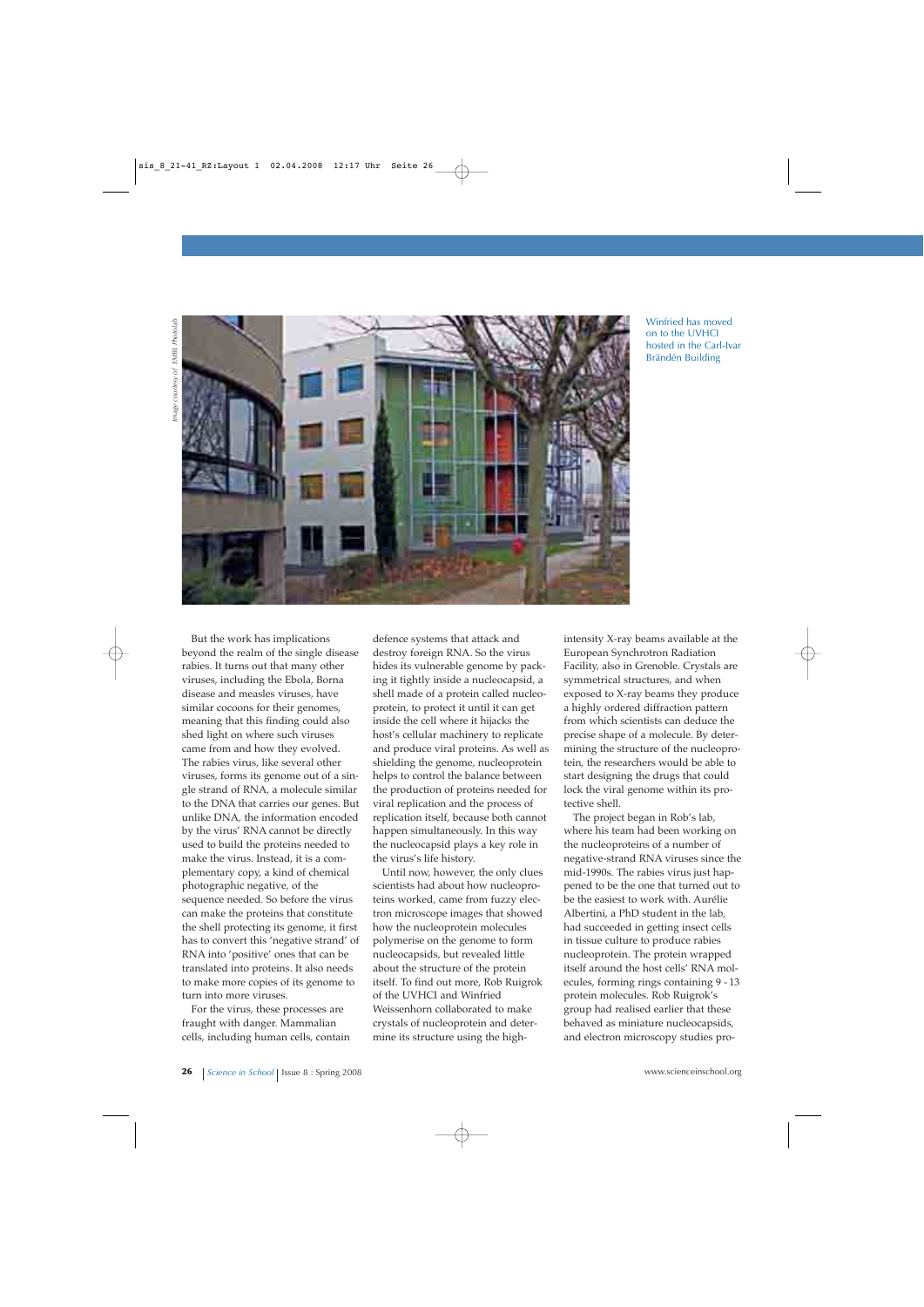## **Cutting-edge science**

vided coarse insights into their structure, which revealed that they closely resemble the rabies nucleoplasmid and hence could be used to study the structure of nucleoprotein arranged around RNA.

Aurélie started to work on producing nucleoprotein-RNA crystals, a project that was later joined by Amy Wernimont, a postdoc in Winfried's lab. But the molecules were not playing ball, and both Aurélie and Amy struggled for a long time to get crystals that would allow Amy to determine the structure at a resolution of 4 Ångströms, which is sharp enough to distinguish how the protein folds, but not quite enough to show the



This model of the nucleoprotein reveals that the RNA is completely clamped at the interface of the NTD (top) and the CTD (bottom) and thus is not accessible to degrading host enzymes or the polymerase

sequence of amino acids, the individual building blocks of the protein. One problem was that the cells she was working with only produced tiny amounts of the nucleoprotein.

Fortunately, Josan Márquez's highthroughput crystallisation facility was at hand to help solve the problem, using only small protein samples. "The crystallisation robotics was absolutely wonderful," recalls Winfried. "If we had needed large samples, we would not have been able to screen for the right crystallisation conditions." The team eventually found the right conditions, the precise concentration of the protein and a complex mixture of chemical reagents needed for crystallisation, and managed to tweak them to gain 3.5 Ångström resolution – enough to construct a detailed model of the protein's structure. Help also came from Raimond Ravelli, who assisted with data collection, fine-tuning the X-ray exposure time to get the best results and offering continuous advice at various stages of the investigation into the protein structure.

The results revealed that the nucleoprotein clamps itself completely around the RNA, locking it away like family jewels in a bank vault. "It's not accessible for any other enzyme to attack it," says Winfried. The protein is formed from two main working parts, or domains. One, called the CTD, cradles one side of the RNA and also sticks to the CTDs of other nucleoprotein molecules, helping to form a helical cocoon. The other domain, the NTD, sits on the other side of the RNA and does not make extensive contact with the other nucleoproteins. The overall structure is like a clamp squeezing around the RNA and keeping everything else out. "The nucleoprotein will prevent the RNA from being recognised by the innate immune system," says Winfried. "But how does it become accessible for replication and translation?"

The answer lies in two stray-threadlike structures that protrude from

Six nucleoproteins (in different colours) bind side-by-side to one RNA molecule (black). The protein is formed from two main working parts: the CTD, which cradles one side of the RNA and also sticks to the CTDs of other nucleoprotein molecules, and the NTD, which sits on the other side of the RNA and does not make extensive contact with the other nucleoproteins



*Image courtesy of Winfried Weissenhorn*